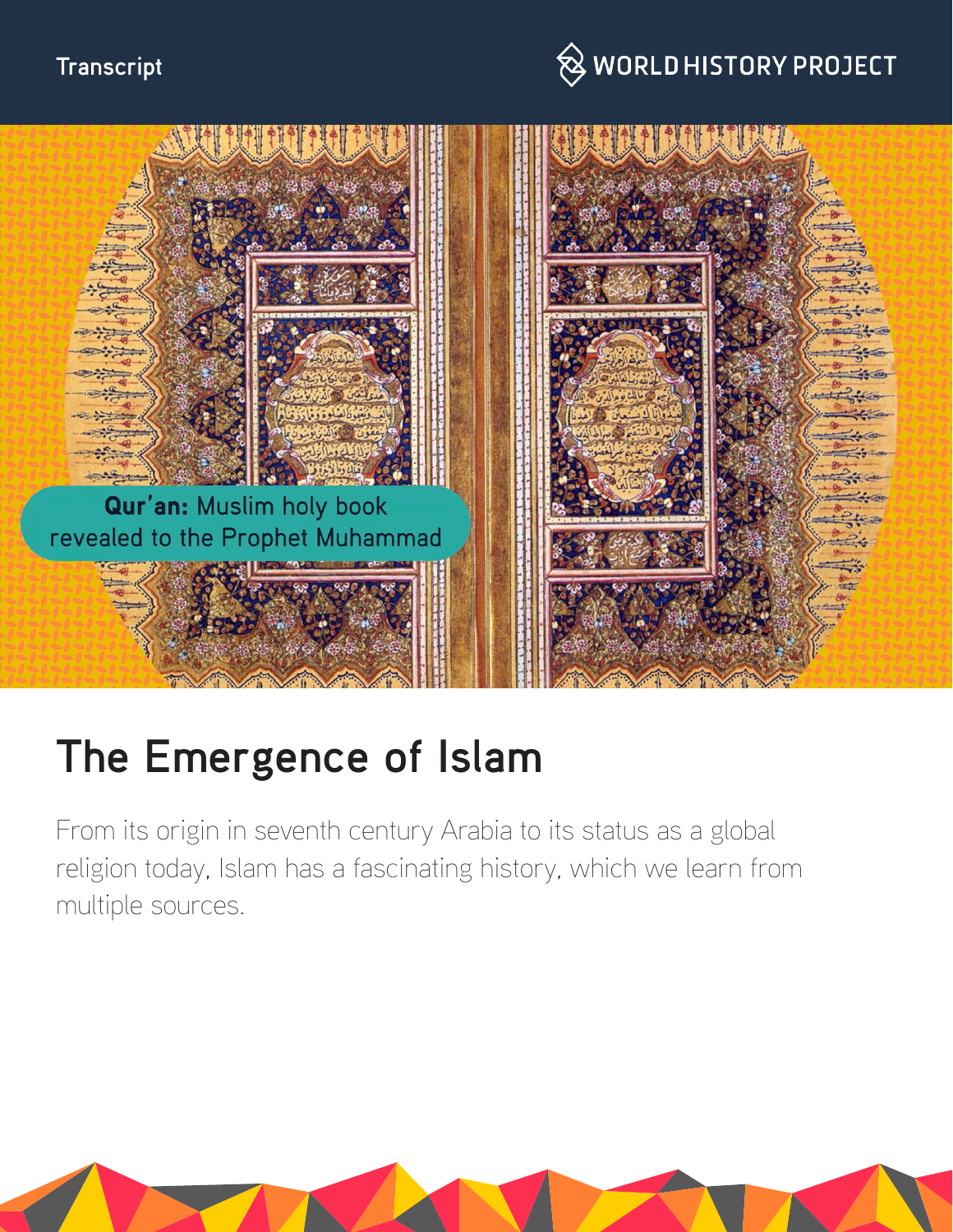

#### **0:01**

*World map showing Muslims as a percentage population by country* 

*Nate Bowling speaks, facing camera*

*Images depicting Muhammad's life and the Quran*

## **1:00**

*Animation of the Five Pillars of Islam*

*Images of Islam across the world*

> *Nate Bowling speaks, facing camera*

*Nate Bowling speaks, facing camera, while central questions appear on the left*

#### **2:10**

*Nate Bowling speaks, facing camera* 1.8 billion people around the world are Muslims. That's almost one of every four humans alive right now.

*Images of Abu Dhabi* I live here in Abu Dhabi, a city on the Arabian Peninsula where most of the citizens follow the Muslim faith known as Islam.

> Islam is a monotheistic tradition which means that Muslims believe in a single god, Allah. Muslims believe that a man named Muhammad who lived in the Arabian Peninsula in the 7<sup>th</sup> century CE received a revelation from God, a holy book called the Quran.

In the decades that followed, Muhammad traveled from Mecca across the Arabian Peninsula, gaining followers and establishing the beliefs and traditions of one of the world's great religions.

The core belief and practices of Islam are called the Five Pillars.

One, declaring faith in God and in Muhammad as god's Prophet. Two, practicing regular daily prayers. Three, fasting during the sacred month of Ramadan. Four, giving charity to the poor. Five, performing the pilgrimage to Mecca if one is able.

Islam is a diverse religion practiced in many different cultures and each has left their own, distinct mark on the religion. Since the death of Muhammad, Muslim communities have interpreted Islam in unique ways, crafting narratives about their common history from Muhammad to the present.

Some narratives are created by Muslims, some by people outside of Muslim communities. Some of these narratives are tied to political goals as well, so it's important for historians to think critically about these narratives.

Where does the history of Islam begin? Why did it spread to so many different places? How did it become significant on a world historical scale? Finally, what historical narratives unite all these diverse traditions?

People tell a lot of stories about Islam. I'm sure you've heard some of them. It can be hard to sift through what's reliable and what's full of misinformation. That's one of the reasons that expertise is important.

Historians can help us evaluate narratives of the past, whether those stories were created 1400 years ago or yesterday. People with expertise can help us identify which narratives are useful and which are trying to use us.

So I went out and found an expert. Dr. Mariam Sheibani teaches about the history and culture of Islam at the University of Toronto. I asked her to help me explore the emergence of Islam and how narratives shape our understanding of it.

2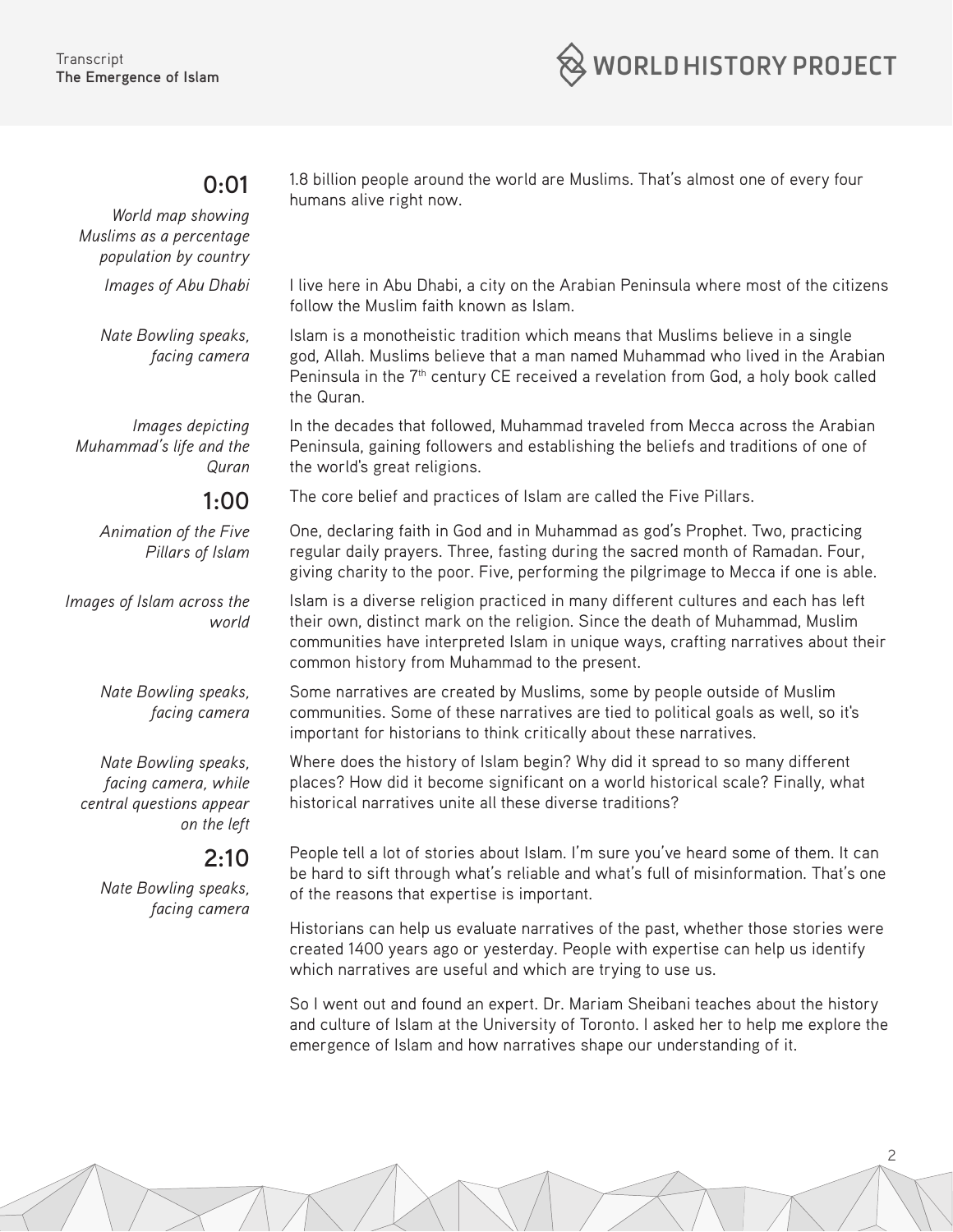

#### **2:53**

*Nate Bowling and Mariam Sheibani converse, facing camera*

*Animation showing the spread of Islam until 750 CE*

Dr. Sheibani, thanks for joining us.

What are the Quran and the Hadith?

Thank you very much it's an honor to be here with you today.

Can you give us a timeline and location for the early history and context for Islam?

So Islam emerged after the Prophet Muhammad established the new religion. He was in the Arabian Peninsula, and he died in 632, and within a decade his followers had spread Islam to Iraq, to Syria, to Egypt, and into present-day Iran and Central Asia.

*Images of Muslim worship* So Islam emerges from the teachings of the Prophet Muhammad who was born and lived his entire life in the Arabian Peninsula. At the time, the Arabian Peninsula was primarily polytheistic, but there were really important Jewish and Christian communities, particularly Jewish communities in the region.

*Nate Bowling and Mariam Sheibani converse, facing camera*

#### **3:45**

*Images of the Quran and the Hadith*

> *Images of Muslim teachings and art*

### **4:40**

*Nate Bowling speaks, facing camera*

*Images illustrating the spread of Islam*

*Animation showing the spread of Islam until 750 CE*

### **5:25**

*Nate Bowling and Mariam Sheibani converse, facing camera* So the Quran is the Muslim holy book which Muslims believe is the speech of God, the revelations that god revealed to Muhammad through the Archangel Gabriel and the Hadith are reports of the statements of the Prophet that are not revelation from God directly as well as reports from the early Muslim community, the early Muslims. So it's not just things the Prophet said, but things that the early caliphs, the early Muslims also said or did.

So the Quran and the teachings of the Prophet make it really clear that the Prophet is renewing the teachings of Abraham and continuing and renewing the teachings of Judaism and Christianity as well, and so the Prophet in fact retains certain aspects of the faith and practice that the Jews and Christians were already engaged in, but also introduces new teachings that are unique or particular to Islam.

After his revelation and conquest, Muhammad went from being a merchant living in a small town of Mecca to being the spiritual and political leader of a new community. Shortly after Muhammad's death, this small community would spread far beyond Mecca and Medina.

Muhammad's followers conquered the entire Arabian Peninsula and within a few decades had conquered lands that lay hundreds of miles to the east and west.

An Islamic empire was now stretching from Spain to India. But there were growing pains. The Muslim community struggled to organize its spiritual and political life after Muhammad died in 632 CE.

Let's talk more with Dr. Sheibani about this history.

How did early Muslims organize their community after the death of the Prophet?

The early Muslim community faced a lot of challenges after the death of the Prophet. From the historical record, we know that it was in some ways a surprise or a shock to them after the Prophet had passed away.

3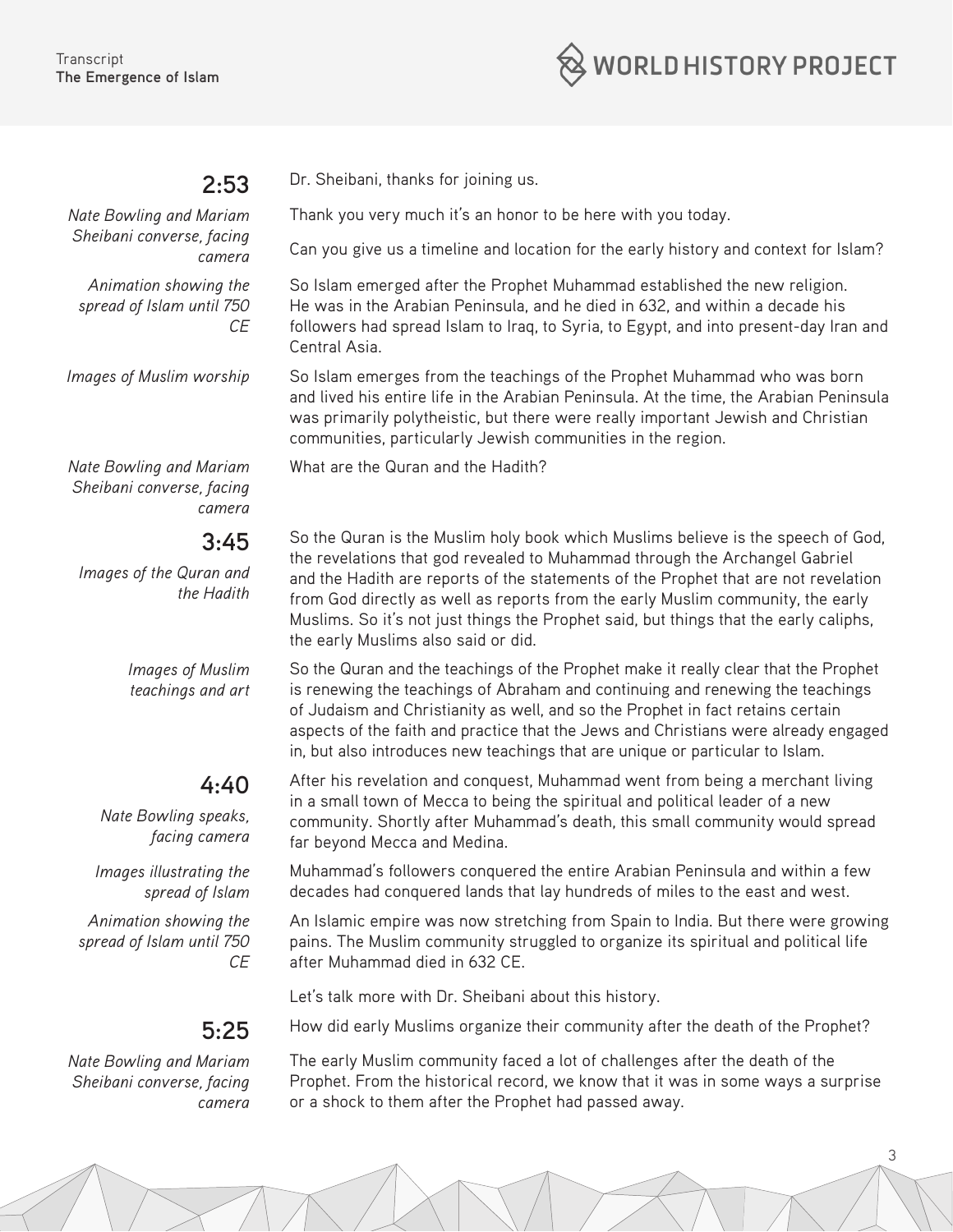

*Images of Muslim leaders and the expansion of the Islamic Empire* There were some early debates and discussions about how the community should organize itself and who should lead the community after the Prophet. Should it be a member of his household? Should it be prominent political leaders in the community?

But eventually, they arrived at a caliphate which is basically a representative of the Prophet who presides over the community, governs the community both politically and also religiously in the early period. The early community had to mature relatively quickly especially after the spread of Islam and the expansion of the Islamic empire to these diverse regions where the communities were primarily non-Muslims.

And part of that dynamic was also the absorption of a lot of other religious communities, a lot of cultures that were very different than the first Muslim community in the Arabian Peninsula.

How did Islam go from a small community in Arabia to a religion that has 1.8 billion adherents around the world?

Yeah, that's a good question, and that's a process that took over 1400 years. But briefly, I can tell you that conversion to Islam in the early period was quite slow.

So even though Muslims were ruling over places like Iraq and Syria and Egypt, the majority of the population hadn't converted to Islam for decades, sometimes even centuries. The spread of Islam to regions where Muslims are very numerous today like Indonesia, Malaysia, the Malay archipelago, sub-saharan Africa. The spread of Islam to these regions actually happened quite late starting primarily in the 13th, 14th, quite a bit after the 15th century. And that happened through these merchants and tradesmen and traveling mystics who went to these regions and introduced Islam in the Medieval Period.

How did Islam reorganize communities and networks, both regionally and globally?

**7:29** *Nate Bowling and Mariam Sheibani converse, facing* 

*camera Images of Muslim urban centers*

*Mariam Sheibani speaks, facing camera*

*Images of Muslim urban centers and trade networks* Muslims in these diverse regions they established really important urban centers that were very cosmopolitan places, like Iraq, places like Cairo, like Damascus. They became these magnets for people coming from diverse regions.

And so there was a process of first of all assimilating the local cultures, the Byzantine cultures, the Sasanian cultures that had preceded Islam and there was a very interesting kind of integration of maybe Islamic values and religious norms with these preceding civilizations, these preceding cultures that developed a very unique local culture.

These cosmopolitan centers, these urban centers were really important for cultural and intellectual production.

The other important dynamic is the connection of disparate communities through economic and trade network, Indian Ocean trade for example, the Silk Road.

4

# **6:34**

*Nate Bowling and Mariam Sheibani converse, facing camera*

*Animation showing the spread of Islam until 1700 CE*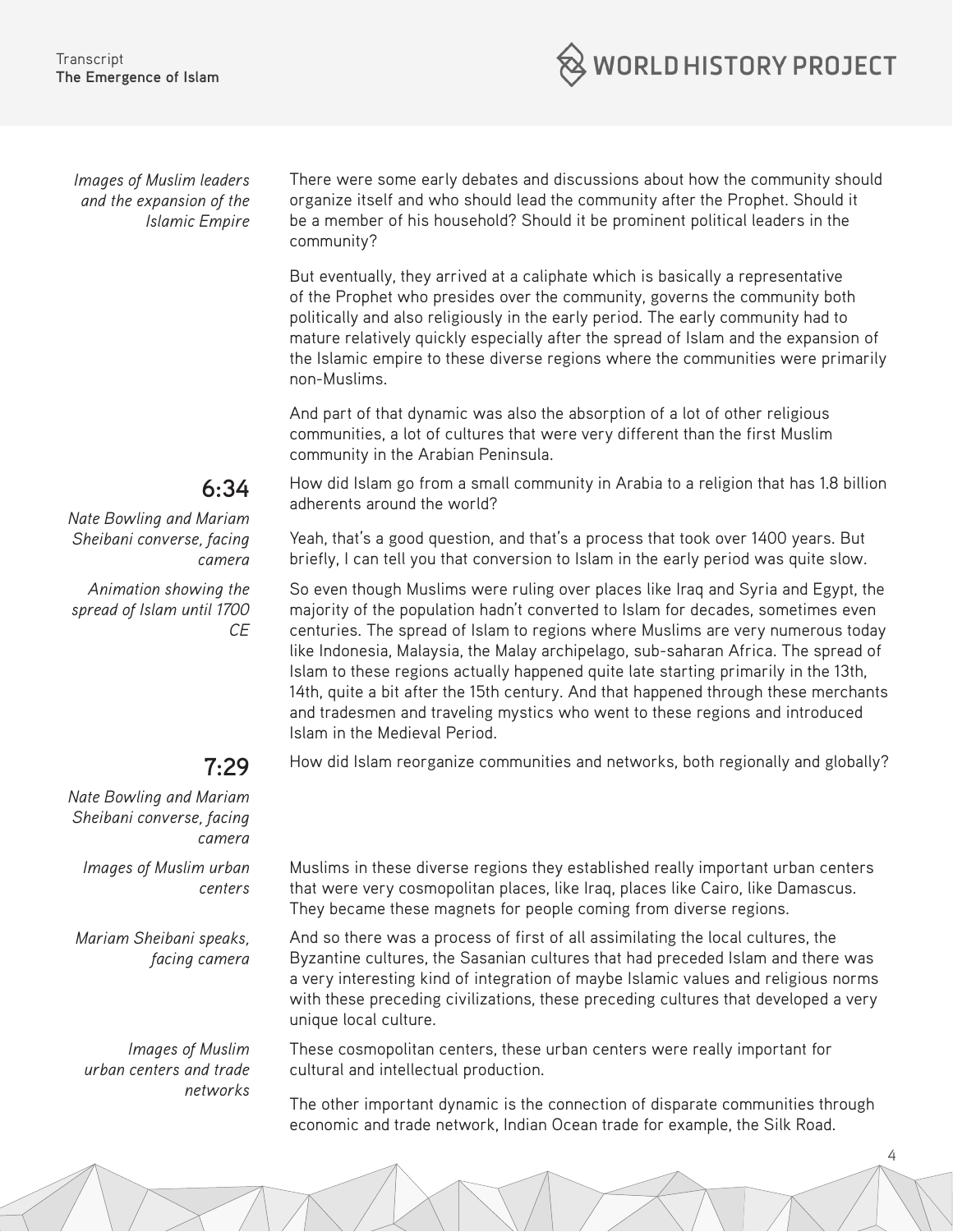

Because of these trade routes, Islam continued to spread to these regions that were further away from the Arabian Peninsula, as well as the development of shared methods of economic exchange and shared social norms.

The influence of Islam continued to expand for centuries beyond his death. Islamic empires conquered new lands and expanded old trade routes. Many of the people they encountered chose to convert to this new religion, reshaping life across Afro-Eurasia during this era.

Clearly, Islam is important to the study of history. So how do historians study Islam? Where do we get our narratives about early Islam? And what sources do Muslims use to understand their faith and practice their religion?

Let's bring these questions back to our expert.

What are some of the different ways the history of Islam has been told?

*Nate Bowling and Mariam Sheibani converse, facing camera*

*Mariam Sheibani speaks, facing camera, with images of Muslim holy books on the left*

#### **10:21**

*Mariam Sheibani speaks, facing camera*

*Images of Hadith report compilations*

So although historians disagree about some of the details surrounding Islamic history, as they do about any historical account, there's a consensus among scholars about a few things, that the Prophet Muhammad existed, that he lived in Arabia, that he claimed to have received revelation from God, and that Islam spread to these regions outside of the Arabian Peninsula, Syria, Iraq, Egypt, Central Asia, pretty quickly.

What are the most important sources in Islam for Muslims and historians?

The most important sources for Muslims in learning about their history are the Quran, which is the Muslim holy book, as well as the Hadith reports, which are accounts or anecdotes about the Prophet and the early community, things that they did, the things that they said, and these Hadith reports were compiled into historical chronicles as early as the 9th century and their way of documenting the biography, the life of the Prophet, and the life of the early Muslim community after the Prophet.

Historians do rely on these sources, the Quran and the Hadith reports, in addition to which they try to corroborate that narrative through other sources like archaeological evidence.

So early on, these sources were transmitted orally for one or two generations.

They were written down in private collections that were later compiled into collections of Hadith reports, compilations that we still have today and that historians and Muslims both rely upon to construct and understand the early history of Islam.

It was an oral culture, and so people would memorize these reports and they would retain them in their memory and transmit them to others, in addition to writing them down and preserving them in writing.

5

*Images of Muslim centers* Historical narratives about early Islam remain important to many communities today. There are lots of different narratives and not all are historically accurate. These come from within and outside Muslim communities, and they often have a political purpose.

# **9:19**

**8:40**

*Nate Bowling speaks,* 

*facing camera*